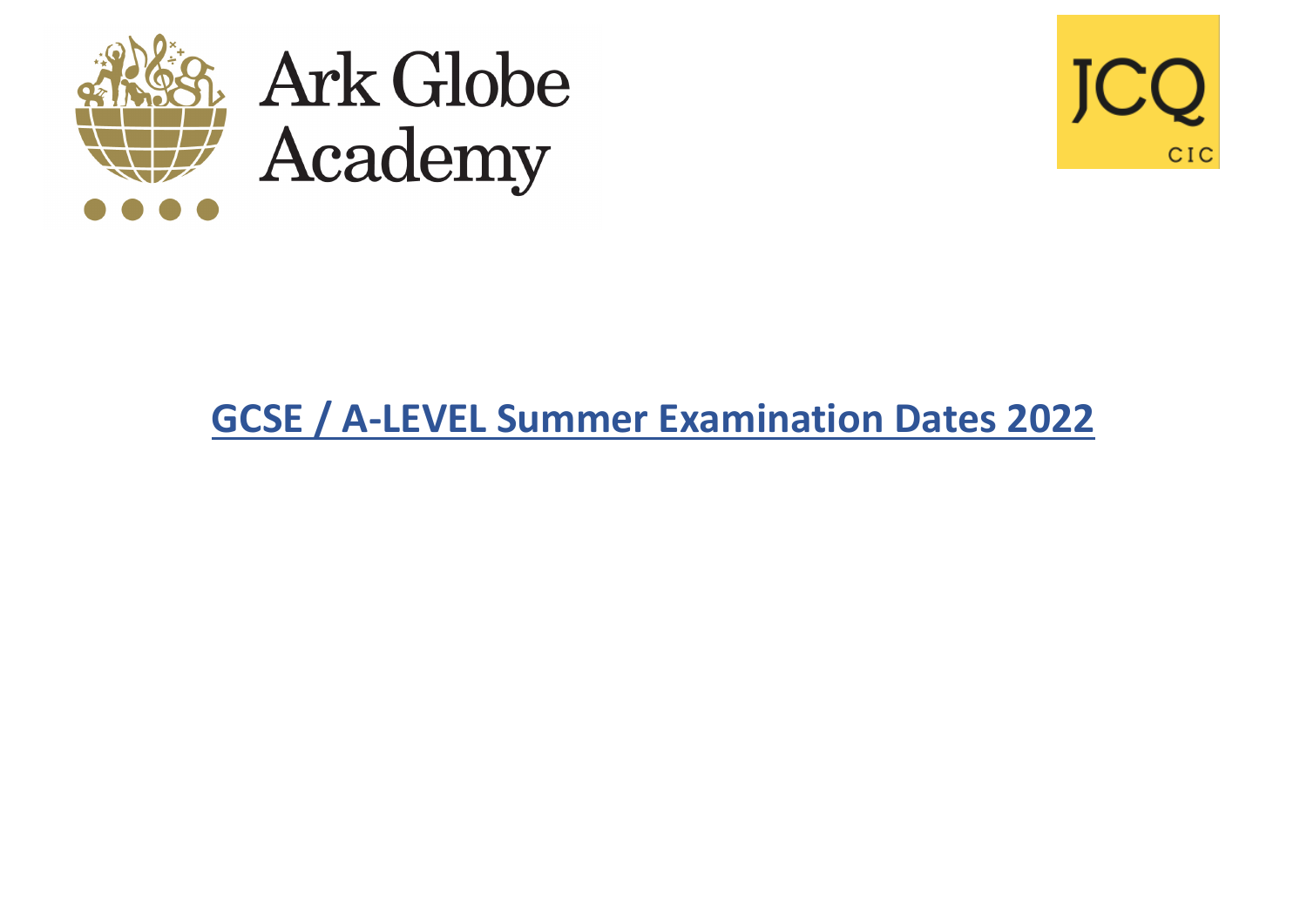

|                   | <b>Date</b> | AM/PM     | <b>BOARD</b>        | <b>Qualification Type</b> | <b>Unit Code</b>         | <b>Subject</b>                                                            | <b>Duration</b>   |
|-------------------|-------------|-----------|---------------------|---------------------------|--------------------------|---------------------------------------------------------------------------|-------------------|
| Week 1            | 03/05/2022  | <b>AM</b> | <b>BTEC Entries</b> | <b>BTEC</b>               | 31588H0                  | Principles Of Management                                                  | 3 hour 00<br>mins |
|                   |             |           |                     |                           |                          |                                                                           |                   |
|                   | 09/05/2022  | <b>PM</b> | <b>BTEC Entries</b> | <b>BTEC</b>               | 31489H1<br>A             | Developing A Marketing Campaign                                           | 2 hour 00<br>mins |
| Week <sub>2</sub> | 10/05/2022  | <b>AM</b> | <b>BTEC Entries</b> | <b>BTEC</b>               | 31489H1<br>B.            | Developing A Marketing Campaign                                           | 3 hour 00<br>mins |
|                   |             |           |                     |                           |                          |                                                                           |                   |
|                   | 16/05/2022  | <b>AM</b> | <b>AQA</b>          | <b>GCSE</b>               | 8062/13                  | Religious Studies A Option Ma - Religious Studies A P1-<br>3 Christ       |                   |
|                   | 16/05/2022  | <b>AM</b> | <b>AQA</b>          | <b>GCSE</b>               | 8062/15                  | Religious Studies A Option Ma - Religious Studies A P1-<br>5 Islam        |                   |
|                   | 16/05/2022  | <b>AM</b> | <b>BTEC Entries</b> | <b>BTEC</b>               | 31589H0                  | <b>Business Decision Making</b>                                           | 3 hour 00<br>mins |
|                   | 16/05/2022  | <b>PM</b> | <b>Edexcel GCSE</b> | <b>GCSE</b>               |                          | 1TU0 1H Turkish Option H - Listening (h)                                  | 45 mins           |
|                   | 16/05/2022  | <b>PM</b> | <b>Edexcel GCSE</b> | <b>GCSE</b>               |                          | 1TU0 3H Turkish Option H - Reading (h)                                    | 1 hour 05<br>mins |
|                   | 16/05/2022  | PM        | <b>OCR</b>          | <b>GCSE</b>               | J277/01                  | Computer Science - Comp Sci: Computer Systems Wrtn                        | 1 hour 30<br>mins |
| m                 | 17/05/2022  | <b>AM</b> | <b>AQA</b>          | <b>GCSE</b>               | 8464/B/1<br>F.           | Combined Sci: Trilogy Tier F - Combined Sci Trilogy<br><b>Biology P1f</b> | 1 hour 15<br>mins |
|                   | 17/05/2022  | <b>AM</b> | <b>AQA</b>          | <b>GCSE</b>               | 8464/B/1<br>н            | Combined Sci: Trilogy Tier H - Combined Sci Trilogy<br><b>Biology P1h</b> | 1 hour 15<br>mins |
| eek               | 17/05/2022  | <b>AM</b> | <b>AQA</b>          | <b>GCSE</b>               | 8461/1H                  | Biology Triple H - Biology Paper 1 Tier H                                 | 1 hour 45<br>mins |
|                   | 18/05/2022  | <b>AM</b> | <b>AQA</b>          | <b>GCSE</b>               | 8700/1                   | English Language - English Language Paper 1                               | 1 hour 45<br>mins |
|                   | 19/05/2022  | <b>AM</b> | <b>BTEC Entries</b> | <b>BTEC</b>               | 31463H0                  | Business: Personal And Business Finance                                   | 2 hour 00<br>mins |
|                   | 19/05/2022  | <b>AM</b> | <b>AQA</b>          | <b>GCSE</b>               | 8145/1B/<br>$\mathsf{C}$ | History C24 - History Paper 1b Option C                                   | 1 hour 00<br>mins |
|                   | 19/05/2022  | <b>PM</b> | <b>AQA</b>          | <b>GCSE</b>               | 8261/W                   | Drama - Drama Written Paper                                               | 1 hour 45<br>mins |
|                   | 20/05/2022  | <b>AM</b> | <b>Edexcel GCSE</b> | <b>GCSE</b>               |                          | 1MA1 1F Mathematics Option F - Non Calculator (f)                         | 1 hour 30<br>mins |
|                   | 20/05/2022  | <b>AM</b> | <b>Edexcel GCSE</b> | <b>GCSE</b>               |                          | 1MA1 1H Mathematics Option H - Non Calculator (h)                         | 1 hour 30<br>mins |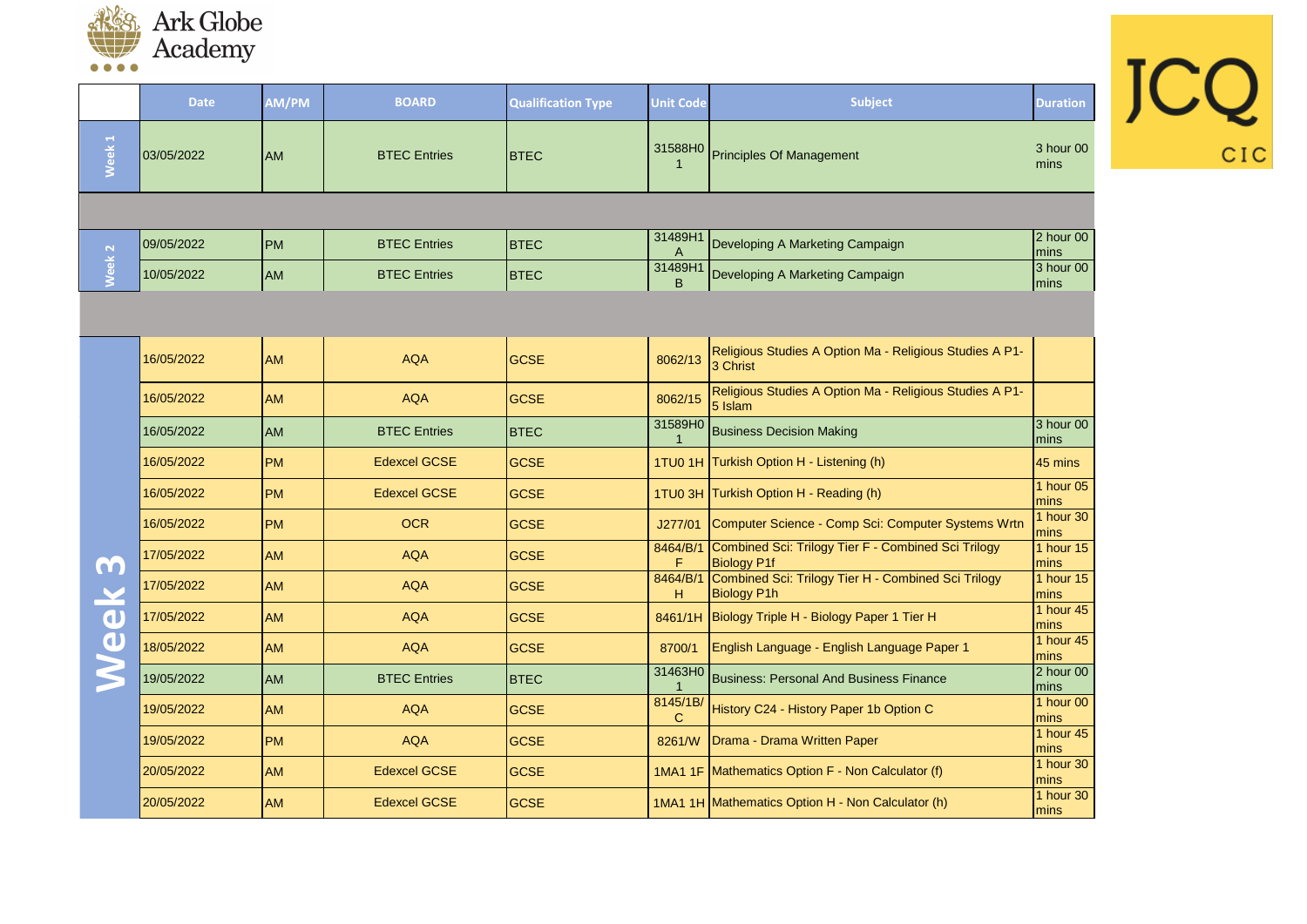

| 20/05/2022 | <b>IPM</b> | Edexcel GCSE | <b>IGCSE</b> | 1CN0 1H Chinese Option Hm - Listening (h)   | 45 mins                 |
|------------|------------|--------------|--------------|---------------------------------------------|-------------------------|
| 20/05/2022 | <b>PM</b>  | Edexcel GCSE | <b>IGCSE</b> | 1CN0 3H Chinese Option Hm - Reading (h)     | hour 05<br><i>Imins</i> |
| 20/05/2022 | <b>PM</b>  | Edexcel GCSE | <b>IGCSE</b> | 1BS0 01 Business - Investigating Small Bus. | hour 30<br><i>Imins</i> |

| 23/05/2022 | <b>AM</b> | <b>AQA</b>          | A-LEVEL     | 7192/1                                   | Sociology Adv - Sociology Adv Paper 1                                      | 2 hour 00<br>mins |
|------------|-----------|---------------------|-------------|------------------------------------------|----------------------------------------------------------------------------|-------------------|
| 23/05/2022 | <b>AM</b> | <b>AQA</b>          | <b>GCSE</b> | 8035/1                                   | Geography - Geography Paper 1                                              | 1 hour 30<br>mins |
| 23/05/2022 | <b>PM</b> | <b>Edexcel GCE</b>  | A-LEVEL     | 9EC0 01                                  | Economics A - Markets & Bus.behaviour                                      | 2 hour 00<br>mins |
| 24/05/2022 | <b>AM</b> | <b>AQA</b>          | A-LEVEL     | 7182/1                                   | Psychology Adv - Psychology Adv Paper 1                                    | 2 hour 00<br>mins |
| 24/05/2022 | <b>AM</b> | <b>Edexcel GCSE</b> | <b>GCSE</b> | <b>1FR01F</b>                            | French Option F - Listening (f)                                            | 35 mins           |
| 24/05/2022 | <b>AM</b> | <b>Edexcel GCSE</b> | <b>GCSE</b> |                                          | 1FR0 3F French Option F - Reading (f)                                      | 45 mins           |
| 24/05/2022 | <b>AM</b> | <b>Edexcel GCSE</b> | <b>GCSE</b> |                                          | 1FR0 1H French Option H - Listening (h)                                    | 45 mins           |
| 24/05/2022 | <b>AM</b> | <b>Edexcel GCSE</b> | <b>GCSE</b> |                                          | 1FR0 3H French Option H - Reading (h)                                      | 1 hour 00<br>mins |
| 24/05/2022 | <b>AM</b> | <b>Edexcel GCSE</b> | <b>GCSE</b> |                                          | 1AA0 1H Arabic Option H - Listening (h)                                    | 45 mins           |
| 24/05/2022 | <b>AM</b> | <b>Edexcel GCSE</b> | <b>GCSE</b> |                                          | 1AA0 3H Arabic Option H - Reading (h)                                      | 1 hour 05<br>mins |
| 24/05/2022 | <b>PM</b> | <b>OCR</b>          | <b>CNAT</b> | R041/01                                  | Sprt Sci: Risk Of Sport Injuries - Sprt Sci: Risk Of Sprt<br>Iniuries Wrtn | 1 hour 00<br>mins |
| 25/05/2022 | <b>AM</b> | <b>Edexcel GCE</b>  | A-LEVEL     | 9PL0 01                                  | <b>Politics Option A - Uk Politics</b>                                     | 2 hour 00<br>mins |
| 25/05/2022 | <b>AM</b> | <b>AQA</b>          | <b>GCSE</b> | 8702/1M                                  | English Literature Option Pm - Eng Lit Paper 1 - Modern<br>Prose/drama     | 50 mins           |
| 25/05/2022 | <b>AM</b> | <b>AQA</b>          | <b>GCSE</b> | 8702/1P                                  | <u> English Literature Option Fin - Eng Lit Faper T - Foetry</u>           | 50 mins           |
| 25/05/2022 | <b>PM</b> | <b>AQA</b>          | <b>GCSE</b> | 8638/LH                                  | Bengali Tier H - Bengali Listening Test Tier H                             | 45 mins           |
| 25/05/2022 | <b>PM</b> | <b>AQA</b>          | <b>GCSE</b> |                                          | 8638/RH Bengali Tier H - Bengali Reading Test Tier H                       | 1 hour 00<br>mins |
| 25/05/2022 | <b>PM</b> | <b>OCR</b>          | <b>GCSE</b> | J200/01                                  | Media Studies A Ocr Rep - Media Studies: tv & Prmtng<br><b>Media Wtn</b>   |                   |
| 26/05/2022 | <b>AM</b> | <b>AQA</b>          | A-LEVEL     |                                          | 7042/1H History Adv Option Hm - History Adv Paper 1 Option H               |                   |
| 26/05/2022 | <b>AM</b> | <b>Edexcel GCSE</b> | <b>GCSE</b> | <b>1SP0 1F</b>                           | Spanish Option F - Listening (f)                                           |                   |
| 26/05/2022 | <b>AM</b> | <b>Edexcel GCSE</b> | <b>GCSE</b> | <b>1SP0 3F</b>                           | Spanish Option F - Reading (f)                                             |                   |
| 26/05/2022 | <b>AM</b> | <b>Edexcel GCSE</b> | <b>GCSE</b> | 1SP0 1H Spanish Option H - Listening (h) |                                                                            | 45 mins           |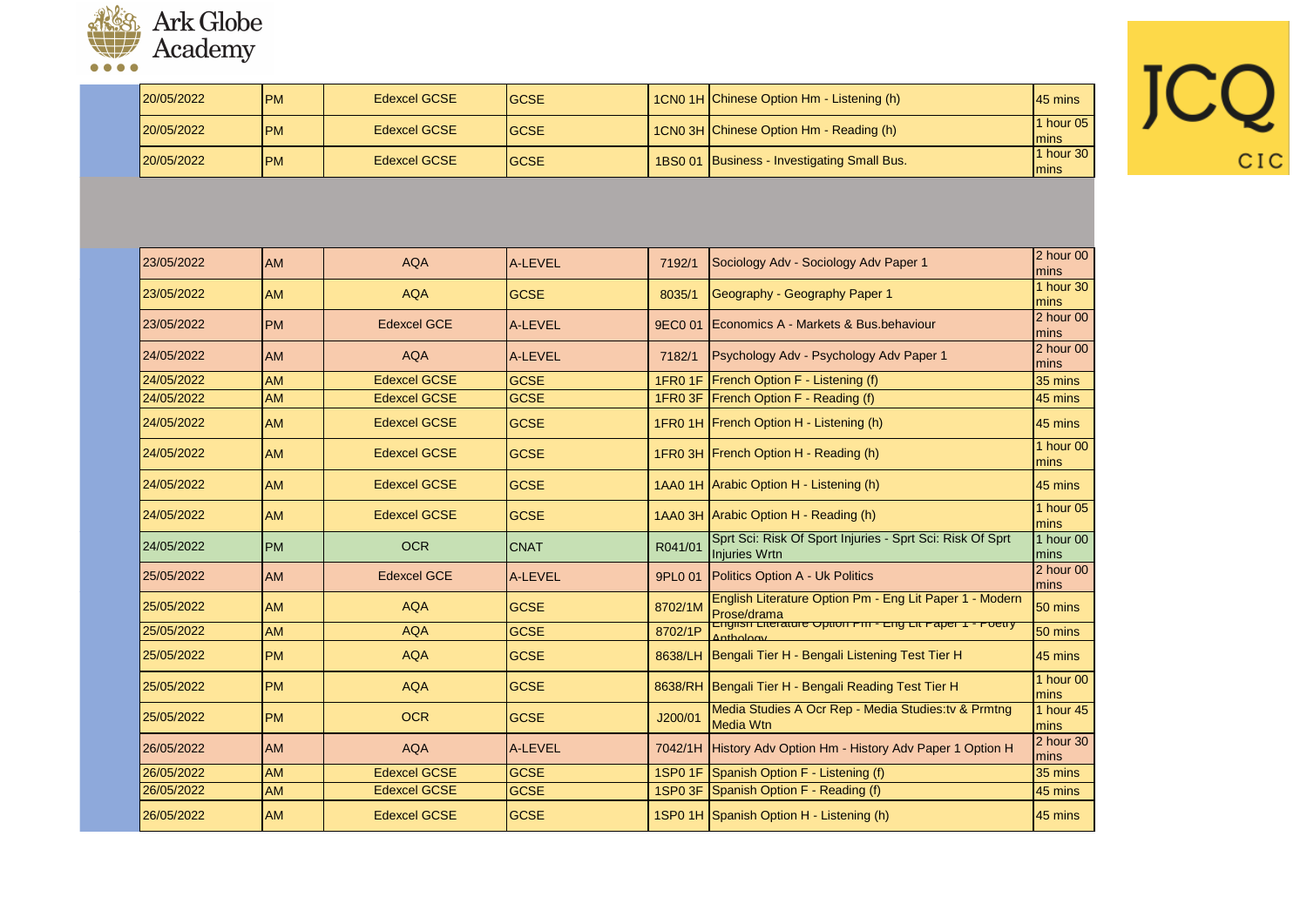

| 26/05/2022 | <b>AM</b> | Edexcel GCSE | <b>IGCSE</b>   |                                                                                               | 1SP0 3H Spanish Option H - Reading (h)                                      | 1 hour 00<br>mins         |
|------------|-----------|--------------|----------------|-----------------------------------------------------------------------------------------------|-----------------------------------------------------------------------------|---------------------------|
| 26/05/2022 | <b>PM</b> | <b>AQA</b>   | <b>A-LEVEL</b> | 7408/1                                                                                        | Physics Adv (turning Points) - Physics Adv Paper 1                          | 2 hour 00<br>mins         |
| 26/05/2022 | <b>PM</b> | <b>AQA</b>   | <b>GCSE</b>    | Religious Studies A Option Ma - Religious Studies A P2a<br>8062/2A<br><b>Excl Text</b>        |                                                                             | 1 hour 45<br><b>mins</b>  |
| 27/05/2022 | <b>AM</b> | <b>OCR</b>   | <b>A-LEVEL</b> | H409/01                                                                                       | Media Studies Ocr Rep - Media Studies: Media<br><b>Messages Wtn</b>         | 2 hour 00<br><b>mins</b>  |
| 27/05/2022 | <b>AM</b> | <b>AQA</b>   | <b>A-LEVEL</b> | 7037/1                                                                                        | Geography Adv - Geography Adv Paper 1                                       | 2 hour 30<br><b>Imins</b> |
| 27/05/2022 | <b>AM</b> | <b>AQA</b>   | <b>GCSE</b>    | 8464/C/1<br>F.                                                                                | Combined Sci: Trilogy Tier F - Combined Sci Trilogy<br><b>Chemistry P1f</b> | 1 hour 15<br>mins         |
| 27/05/2022 | <b>AM</b> | <b>AQA</b>   | <b>GCSE</b>    | Combined Sci: Trilogy Tier H - Combined Sci Trilogy<br>8464/C/1<br><b>Chemistry P1h</b><br>H. |                                                                             | 1 hour 15<br><b>mins</b>  |
| 27/05/2022 | <b>AM</b> | <b>AQA</b>   | <b>GCSE</b>    |                                                                                               | 8462/1H Chemistry Triple H - Chemistry Paper 1 Tier H                       | 1 hour 45<br><b>mins</b>  |
| 27/05/2022 | <b>PM</b> | <b>OCR</b>   | <b>GCSE</b>    |                                                                                               | J277/02 Computer Science - Comp Sci: comp Thnk Algrthm                      | 1 hour 30<br><b>Imins</b> |

| 06/06/2022 | <b>JAM</b> | <b>BTEC Entries</b> | <b>BTEC</b> |         | 31814H0 Sports Functional Anatomy               | 1 hour 30<br>Imins        |
|------------|------------|---------------------|-------------|---------|-------------------------------------------------|---------------------------|
| 06/06/2022 | <b>AM</b>  | <b>Edexcel GCSE</b> | <b>GCSE</b> |         | 1CN0 4H Chinese Option Hm - Writing (h)         | 1 hour 25<br><b>Imins</b> |
| 06/06/2022 | <b>PM</b>  | <b>Edexcel GCE</b>  | A-LEVEL     |         | 9EC0 02 Economics A - National & Global Economy | 2 hour 00<br><b>Imins</b> |
| 06/06/2022 | <b>PM</b>  | <b>Edexcel GCSE</b> | <b>GCSE</b> |         | 1AA0 4H Arabic Option H - Writing (h)           | 1 hour 25<br>mins         |
| 06/06/2022 | <b>PM</b>  | <b>Edexcel GCSE</b> | <b>GCSE</b> |         | 1TU0 4H Turkish Option H - Writing (h)          | 1 hour 25<br>mins         |
| 07/06/2022 | <b>AM</b>  | <b>Edexcel GCE</b>  | A-LEVEL     | 9ET0 01 | English Literature - Drama                      | 2 hour 15<br><b>Imins</b> |
| 07/06/2022 | <b>AM</b>  | <b>Edexcel GCSE</b> | <b>GCSE</b> |         | 1MA1 2F Mathematics Option F - Calculator (f)   | 1 hour 30<br><b>Imins</b> |
| 07/06/2022 | <b>AM</b>  | <b>Edexcel GCSE</b> | <b>GCSE</b> |         | 1MA1 2H Mathematics Option H - Calculator (h)   | 1 hour 30<br><b>Imins</b> |
| 07/06/2022 | <b>IPM</b> | <b>AQA</b>          | A-LEVEL     | 7192/2  | Sociology Adv - Sociology Adv Paper 2           | 2 hour 00<br><b>Imins</b> |
| 07/06/2022 | <b>IPM</b> | <b>Edexcel GCE</b>  | A-LEVEL     | 9MA0 01 | <b>IMathematics - Pure Mathematics 1</b>        | 2 hour 00<br><b>Imins</b> |
| 07/06/2022 | <b>PM</b>  | <b>AQA</b>          | <b>GCSE</b> | 8035/2  | Geography - Geography Paper 2                   | 1 hour 15<br>mins         |
| 08/06/2022 | <b>AM</b>  | <b>AQA</b>          | A-LEVEL     | 7182/2  | Psychology Adv - Psychology Adv Paper 2         | 2 hour 00<br><b>Imins</b> |
| 08/06/2022 | <b>AM</b>  | <b>AQA</b>          | <b>GCSE</b> | 8702/2  | English Literature Option Pm - Eng Lit Paper 2  | 1 hour 45<br><b>Imins</b> |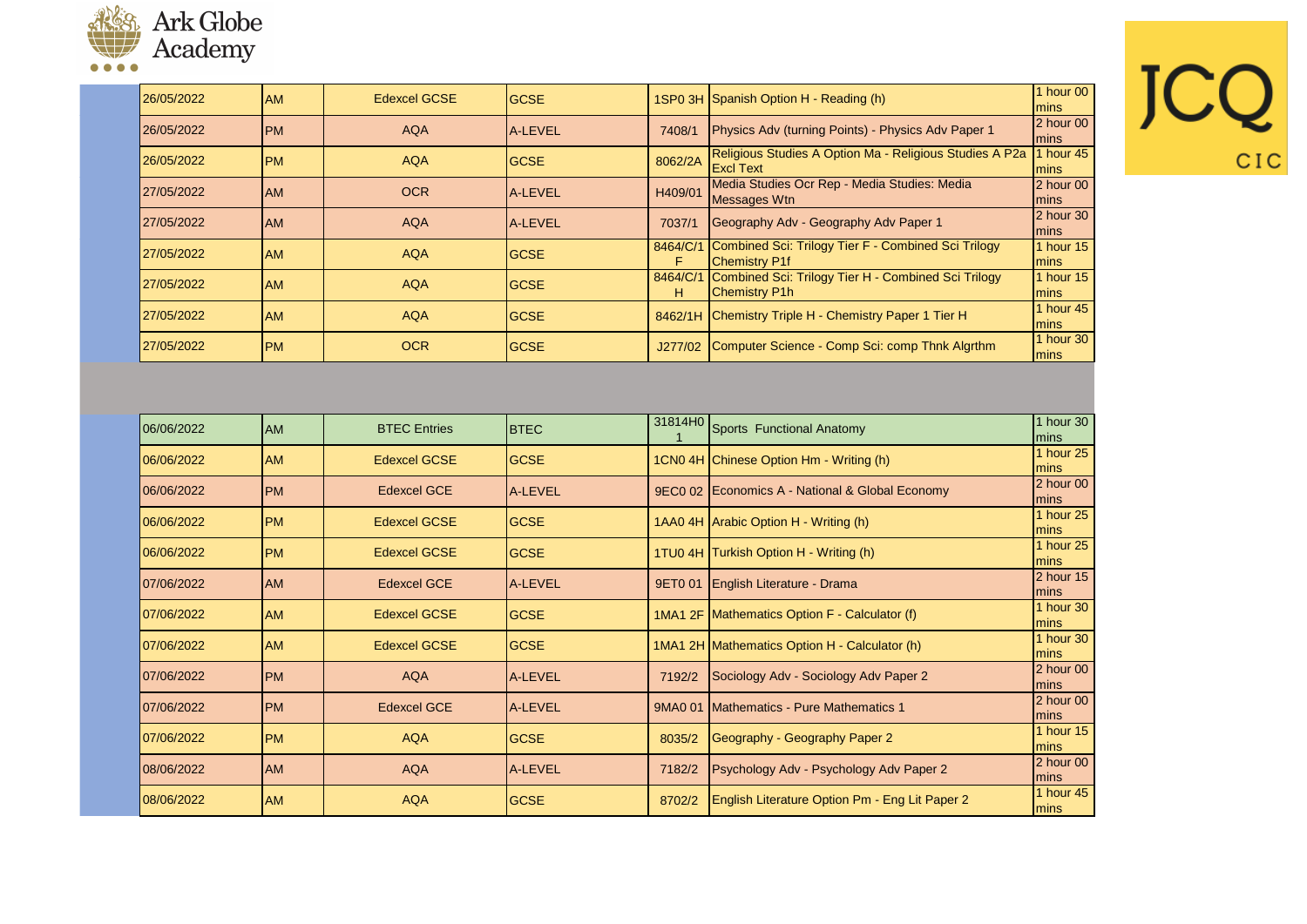

| 08/06/2022  | <b>PM</b> | <b>OCR</b>         | A-LEVEL        | H409/02        | Media Studies Ocr Rep - Media Studies: Evolving Media<br>Wtn              | 2 hour 00<br><b>mins</b>  |
|-------------|-----------|--------------------|----------------|----------------|---------------------------------------------------------------------------|---------------------------|
| 08/06/2022  | <b>PM</b> | <b>AQA</b>         | <b>A-LEVEL</b> | 7037/2         | Geography Adv - Geography Adv Paper 2                                     | 2 hour 30<br>mins         |
| 09/06/2022  | <b>AM</b> | <b>AQA</b>         | <b>GCSE</b>    | 8145/1A/<br>D  | History C24 - History Paper 1a Option D                                   | 1 hour 00<br>mins         |
| 09/06/2022  | <b>PM</b> | <b>AQA</b>         | <b>A-LEVEL</b> | 7402/1         | Biology Adv - Biology Adv Paper 1                                         | 2 hour 00<br>mins         |
| 09/06/2022  | <b>PM</b> | <b>Edexcel GCE</b> | <b>A-LEVEL</b> | 9PL0 02        | Politics Option A - Uk Government                                         | 2 hour 00<br>mins         |
| 109/06/2022 | <b>PM</b> | <b>AQA</b>         | <b>IGCSE</b>   | 8464/P/1<br>F. | Combined Sci: Trilogy Tier F - Combined Sci Trilogy<br><b>Physics P1f</b> | 1 hour 15<br>mins         |
| 09/06/2022  | <b>PM</b> | <b>AQA</b>         | <b>GCSE</b>    | 8464/P/1<br>H. | Combined Sci: Trilogy Tier H - Combined Sci Trilogy<br><b>Physics P1h</b> | 1 hour 15<br><b>mins</b>  |
| 09/06/2022  | <b>PM</b> | <b>AQA</b>         | <b>GCSE</b>    |                | 8463/1H Physics Triple H - Physics Paper 1 Tier H                         | 1 hour 45<br>mins         |
| 10/06/2022  | <b>AM</b> | <b>AQA</b>         | <b>A-LEVEL</b> |                | 7042/2M History Adv Option Hm - History Adv Paper 2 Option M              | 2 hour 30<br><b>Imins</b> |
| 10/06/2022  | <b>AM</b> | <b>AQA</b>         | <b>GCSE</b>    | 8700/2         | English Language - English Language Paper 2                               | 1 hour 45<br>mins         |
| 10/06/2022  | <b>PM</b> | <b>AQA</b>         | <b>A-LEVEL</b> | 7408/2         | Physics Adv (turning Points) - Physics Adv Paper 2                        | 2 hour 00<br>mins         |

| 13/06/2022 | <b>AM</b>  | <b>AQA</b>          | <b>A-LEVEL</b> | 7192/3  | Sociology Adv - Sociology Adv Paper 3                                | 2 hour 00<br>mins         |
|------------|------------|---------------------|----------------|---------|----------------------------------------------------------------------|---------------------------|
| 13/06/2022 | <b>AM</b>  | <b>AQA</b>          | <b>A-LEVEL</b> | 7405/1  | Chemistry Adv - Chemistry Adv Paper 1                                | 2 hour 00<br>mins         |
| 13/06/2022 | <b>AM</b>  | <b>Edexcel GCSE</b> | <b>IGCSE</b>   |         | 1MA1 3F Mathematics Option F - Calculator (f)                        | 1 hour 30<br><b>Imins</b> |
| 13/06/2022 | <b>AM</b>  | <b>Edexcel GCSE</b> | <b>GCSE</b>    |         | 1MA1 3H Mathematics Option H - Calculator (h)                        | 1 hour 30<br><b>Imins</b> |
| 13/06/2022 | <b>IPM</b> | <b>Edexcel GCE</b>  | <b>A-LEVEL</b> |         | 9EC0 03 Economics A - Micro & Macro Economics                        | 2 hour 00<br><b>mins</b>  |
| 13/06/2022 | <b>IPM</b> | <b>OCR</b>          | <b>A-LEVEL</b> | H446/01 | Computer Science Ocr Rep - Comp Sci: Computer<br><b>Systems Wrtn</b> | 2 hour 30<br>mins         |
| 13/06/2022 | <b>PM</b>  | <b>Edexcel GCSE</b> | <b>IGCSE</b>   |         | 1BS0 02 Business - Building A Business                               | 1 hour 30<br>mins         |
| 14/06/2022 | <b>AM</b>  | <b>AQA</b>          | <b>GCSE</b>    | 8035/3  | Geography - Geography Paper 3                                        | 1 hour 00<br>mins         |
| 14/06/2022 | <b>IPM</b> | Edexcel GCE         | <b>A-LEVEL</b> |         | 9MA0 02 Mathematics - Pure Mathematics 2                             | 2 hour 00<br><b>Imins</b> |
| 14/06/2022 | <b>IPM</b> | <b>OCR</b>          | <b>IGCSE</b>   | J200/02 | Media Studies A Ocr Rep - Media Studies: Music And<br>News Wtn       |                           |
| 14/06/2022 | <b>PM</b>  | <b>AQA</b>          | <b>GCSE</b>    |         | 8638/WH Bengali Tier H - Bengali Writing Test Tier H                 |                           |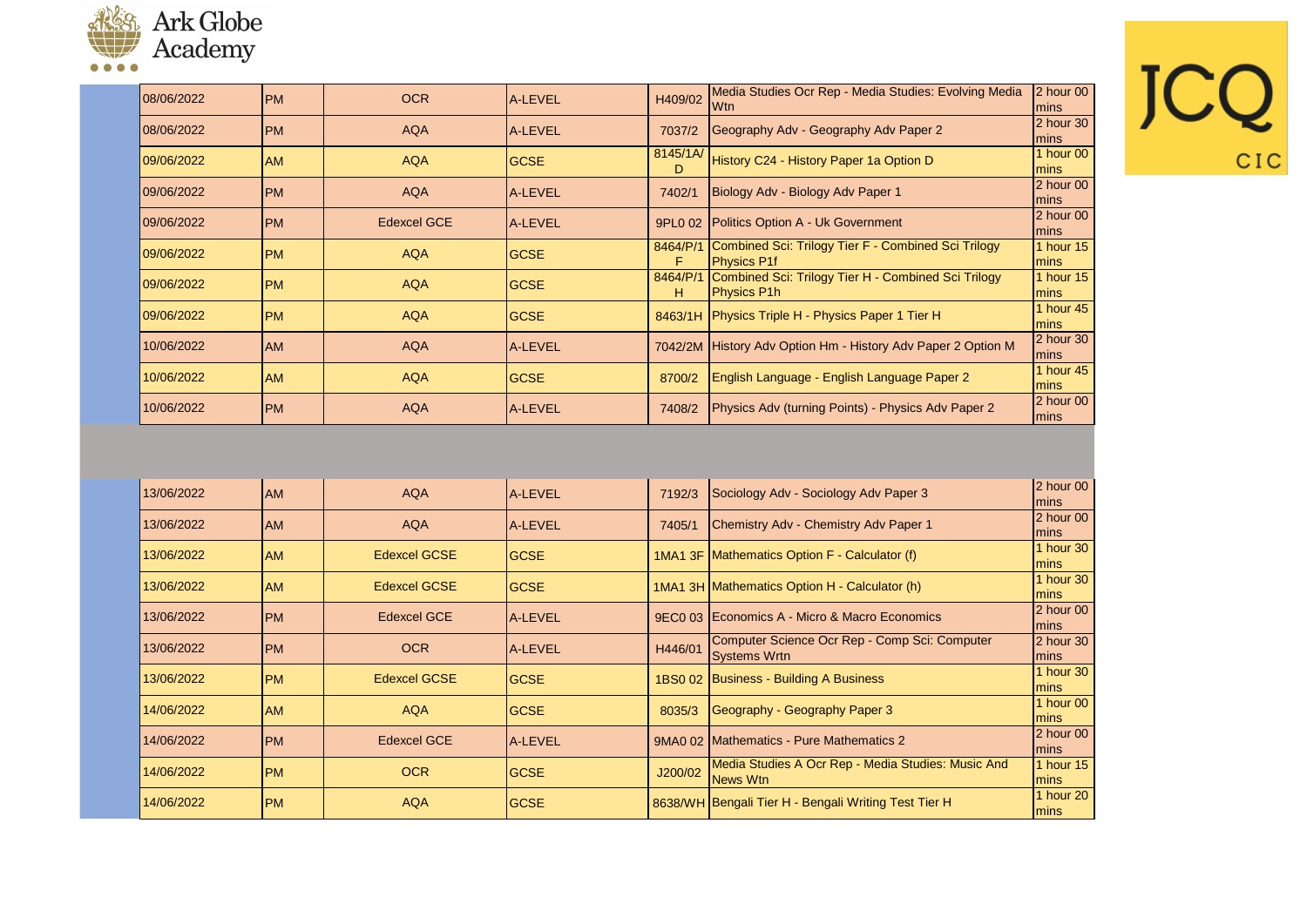

| 15/06/2022 | <b>AM</b> | <b>Edexcel GCE</b>  | A-LEVEL     |                | 9ET0 02 English Literature - Prose                                                 | 1 hour 15<br>mins |
|------------|-----------|---------------------|-------------|----------------|------------------------------------------------------------------------------------|-------------------|
| 15/06/2022 | <b>AM</b> | <b>AQA</b>          | <b>GCSE</b> |                | 8464/B/2 Combined Sci: Trilogy Tier F - Combined Sci Trilogy<br><b>Biology P2f</b> | 1 hour 15<br>mins |
| 15/06/2022 | <b>AM</b> | <b>AQA</b>          | <b>GCSE</b> | н              | 8464/B/2 Combined Sci: Trilogy Tier H - Combined Sci Trilogy<br><b>Biology P2h</b> | 1 hour 15<br>mins |
| 15/06/2022 | <b>AM</b> | <b>AQA</b>          | <b>GCSE</b> |                | 8461/2H Biology Triple H - Biology Paper 2 Tier H                                  | 1 hour 45<br>mins |
| 15/06/2022 | <b>PM</b> | <b>BTEC Entries</b> | <b>BTEC</b> | 31813H0        | Sports: Sport And Exercise Physiology                                              | 1 hour 30<br>mins |
| 15/06/2022 | <b>PM</b> | <b>Edexcel GCSE</b> | <b>GCSE</b> |                | 1RU0 1H Russian Option H - Listening (h)                                           | 45 mins           |
| 15/06/2022 | <b>PM</b> | <b>Edexcel GCSE</b> | <b>GCSE</b> |                | 1RU0 3H Russian Option H - Reading (h)                                             | 1 hour 05<br>mins |
| 16/06/2022 | <b>AM</b> | <b>AQA</b>          | A-LEVEL     | 7182/3         | Psychology Adv - Psychology Adv Paper 3                                            | 2 hour 00<br>mins |
| 16/06/2022 | <b>AM</b> | <b>AQA</b>          | A-LEVEL     | 7408/3/D       | Physics Adv (turning Points) - Physics Adv P3 Sections<br>A & B Opt D              | 2 hour 00<br>mins |
| 16/06/2022 | <b>AM</b> | <b>AQA</b>          | <b>GCSE</b> | 8145/2A/<br>C. | History C24 - History Paper 2a Option C                                            | 1 hour 00<br>mins |
| 16/06/2022 | <b>PM</b> | <b>Edexcel GCSE</b> | <b>GCSE</b> |                | $1FR0$ 4F French Option F - Writing (f)                                            | 1 hour 15<br>mins |
| 16/06/2022 | <b>PM</b> | <b>Edexcel GCSE</b> | <b>GCSE</b> |                | 1FR0 4H French Option H - Writing (h)                                              | 1 hour 20<br>mins |
| 17/06/2022 | <b>AM</b> | <b>AQA</b>          | A-LEVEL     |                | 7402/2 Biology Adv - Biology Adv Paper 2                                           | 2 hour 00<br>mins |
| 17/06/2022 | <b>AM</b> | <b>Edexcel GCE</b>  | A-LEVEL     |                | 9PL0 3A Politics Option A - Comparative Politics-usa                               | 2 hour 00<br>mins |
| 17/06/2022 | <b>AM</b> | <b>Edexcel GCSE</b> | <b>GCSE</b> |                | 1SP0 4F Spanish Option F - Writing (f)                                             | 1 hour 15<br>mins |
| 17/06/2022 | <b>AM</b> | <b>Edexcel GCSE</b> | <b>GCSE</b> |                | 1SP0 4H Spanish Option H - Writing (h)                                             | 1 hour 20<br>mins |
| 17/06/2022 | <b>PM</b> | <b>Edexcel GCSE</b> | <b>GCSE</b> |                | 1PG0 1H Portuguese Option H - Listening (h)                                        | 45 mins           |
| 17/06/2022 | <b>PM</b> | <b>AQA</b>          | <b>GCSE</b> |                | 8688/LH Polish Tier H - Polish Listening Test Tier H                               | 45 mins           |
| 17/06/2022 | <b>PM</b> | <b>Edexcel GCSE</b> | <b>GCSE</b> |                | 1PG0 3H Portuguese Option H - Reading (h)                                          |                   |
| 17/06/2022 | <b>PM</b> | <b>AQA</b>          | <b>GCSE</b> |                | 8688/RH Polish Tier H - Polish Reading Test Tier H                                 | 1 hour 00<br>mins |
|            |           |                     |             |                |                                                                                    | mins              |

| 20/06/2022 |           | AQA |              |   |                                                              | $ 2 \text{ hour } 00 $ |
|------------|-----------|-----|--------------|---|--------------------------------------------------------------|------------------------|
|            | <b>AM</b> |     | A-LEVEL      |   | 7405/2 Chemistry Adv - Chemistry Adv Paper 2                 | <b>Imins</b>           |
| 20/06/2022 |           | AQA | <b>IGCSE</b> |   | 8464/C/2 Combined Sci: Trilogy Tier F - Combined Sci Trilogy | 1 hour 15              |
|            | <b>AM</b> |     |              |   | <b>Chemistry P2f</b>                                         | <b>Imins</b>           |
| 20/06/2022 |           | AQA |              |   | 8464/C/2 Combined Sci: Trilogy Tier H - Combined Sci Trilogy | 1 hour 15              |
|            | <b>AM</b> |     | <b>IGCSE</b> | н | <b>Chemistry P2h</b>                                         | <i>Imins</i>           |